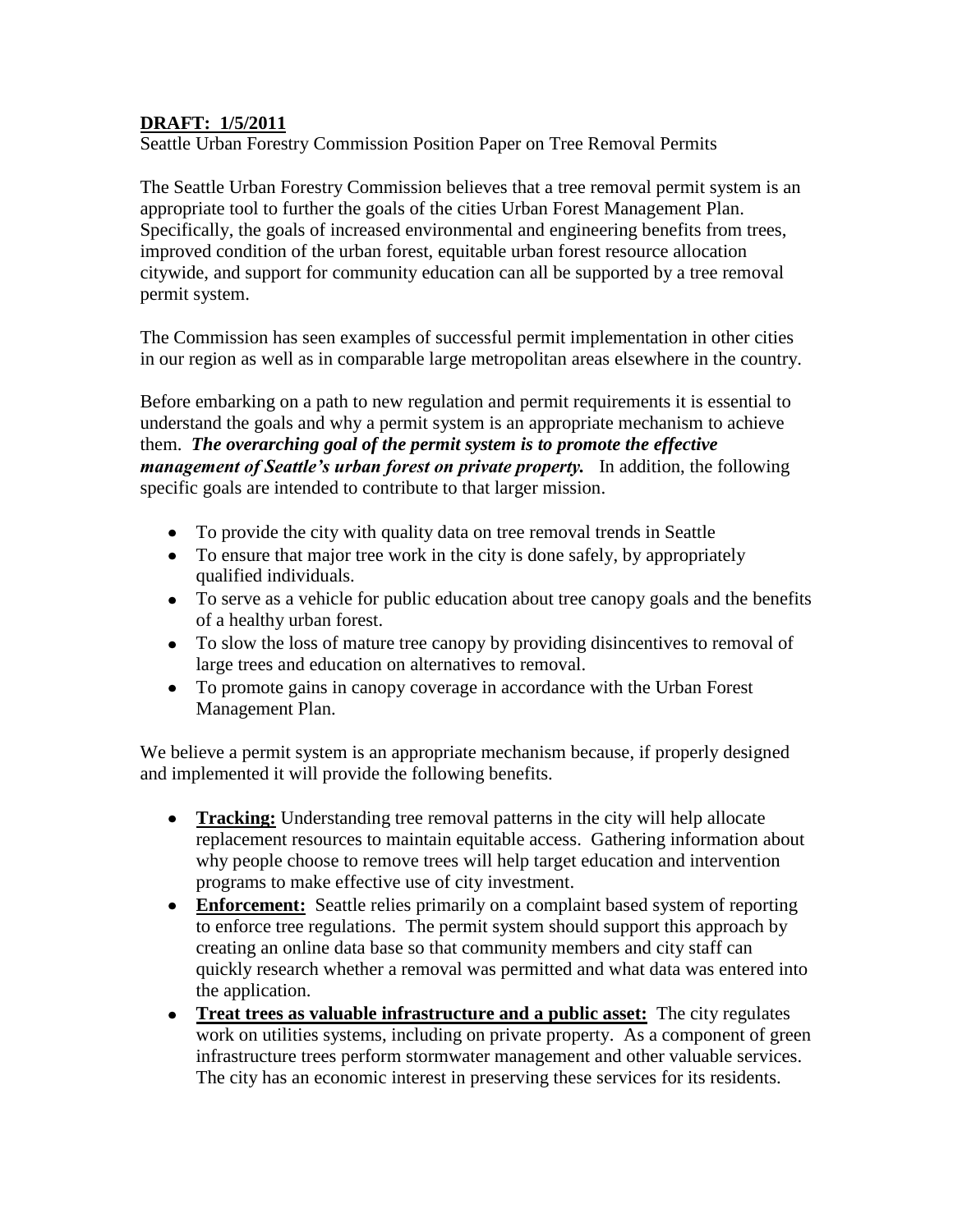- **Safety:** Tree Removal in an urban area is dangerous. The safety of the people doing the work and of the public in general merits that professional standards be established for the removal of large trees. A permit system is a necessary component of establishing and enforcing these standards.
- **Revenue:** Permit Fees can be set such that the system is revenue neutral or possibly a source of revenue to support planting programs if possible. In addition a permit system allows a simple mechanism for reasonable punitive fines when violated.

### **UFC Assumptions about a Permit System:**

- 1) The permit system should be easy to understand and use for a typical property owner.
- 2) The permit system should be revenue neutral, collecting reasonable fees to cover the cost of operation.
- 3) Just as building permits are not intended to prevent development, tree removal permits are not intended to prevent removal but to ensure that it is done safely and with consideration for the public interest in maintaining a healthy urban forest.
- 4) The Permit system should apply to all zones, recognizing the different canopy goals and land use patterns of each.
- 5) On lots undergoing development, tree removal should be regulated by the Land Use and/or Building Permit processes. This system is intended for lots outside the development process.
- 6) Pruning should be addressed in the permit system. Topping or other excessive pruning which will permanently damage or kill a tree can be considered equivalent to removal.
- 7) Tree removals should be divided into three or more general categories depending on safety and the public interest.

In order to align with these assumptions we recommend that permits be available through a web based interface and also in person through DPD's Applicant Service Center or Neighborhood Service Centers. The interface should ask questions that provide useful data to the city while being accessible at a homeowner level. In addition, the interface should be designed to offer information on alternatives to removal, incentives to retention and replanting programs. Links to information on proper pruning and anti-topping regulations could also be incorporated into the welcome screen.

These questions should be adequate to divide the system response into three categories. These would be based primarily on the size of the tree but could also consider condition, species, quantity, location, and possibly lot size in some cases. Some sub-sets will also be necessary in certain cases. An example of questions we think would meet the permit goals is available in Appendix A.

The three general categories of removal we envision would be:

# **Registration Only**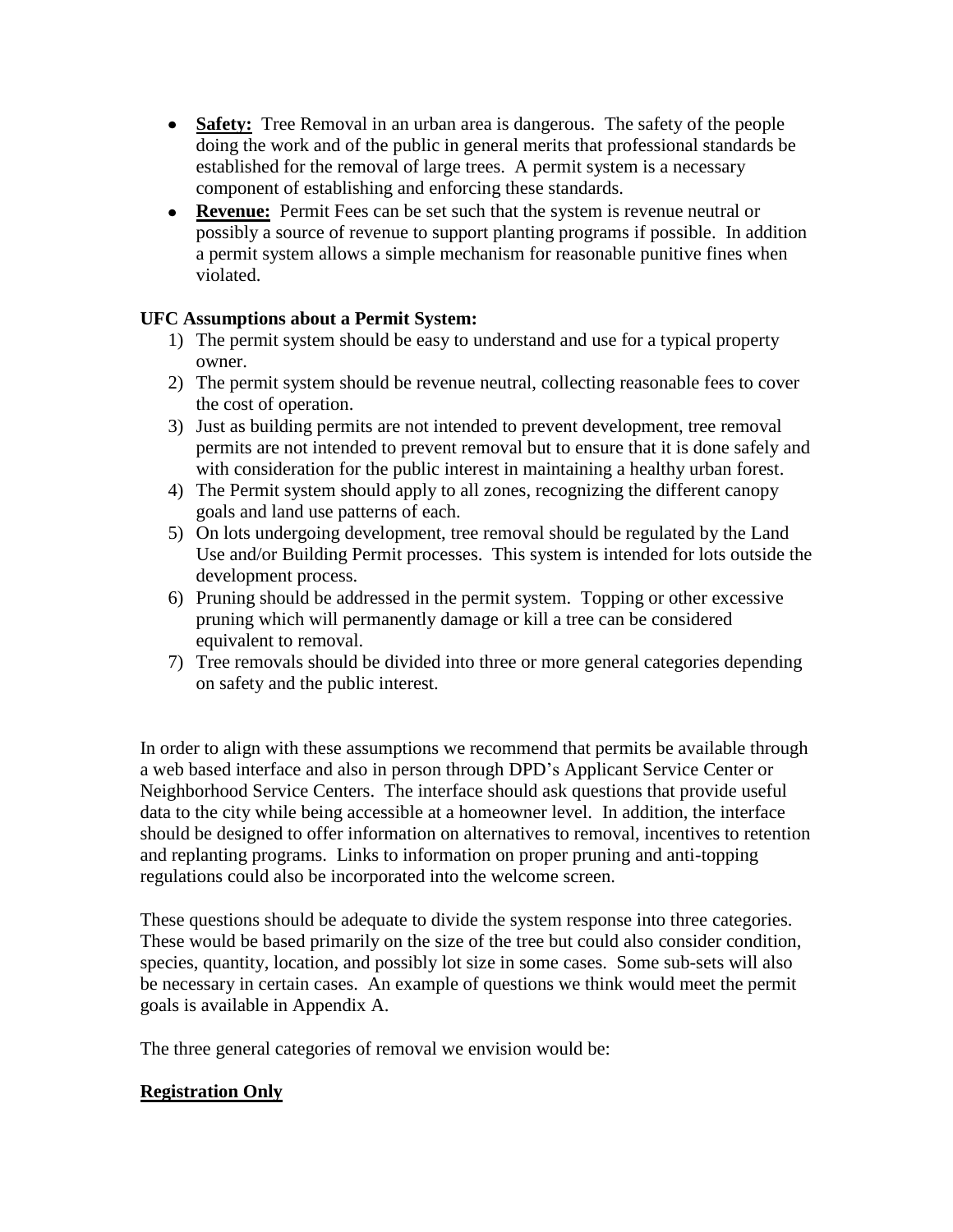The first category would be for removals not requiring a permit. This would be based on size and possibly quantity thresholds. The system's response could be "Thank you for registering; your tree does not require a permit for removal. For more information on alternatives to removal or replanting please click here" A .PDF of the application data and case number would be provided and filed at the city. This data would also be available on line when searched by address on the DPD website.

## **Level 1 Permit Required**

For trees requiring a level 1 permit the system would inform the applicant and prompt them to pay a reasonable fee on line or at DPD / neighborhood service centers. If paying on line the applicant would get a .PDF of the permit to print or keep electronically for their records. If not then the system would generate a .PDF of the application data and a case number which you can take to a payment location. In either case the information would also be available in the on line permit data base.

### **Level 2 Permit Required**

For trees requiring a level 2 permit there would be a larger fee and a requirement that the work be done by a certified arborist. If the questionnaire indicates that the applicant is, or has hired, an arborist then the permit will be available on line. If not the applicant will receive a case number and instructions on contacting an arborist to complete the process. A higher level of information would be expected for level two permits including general species information.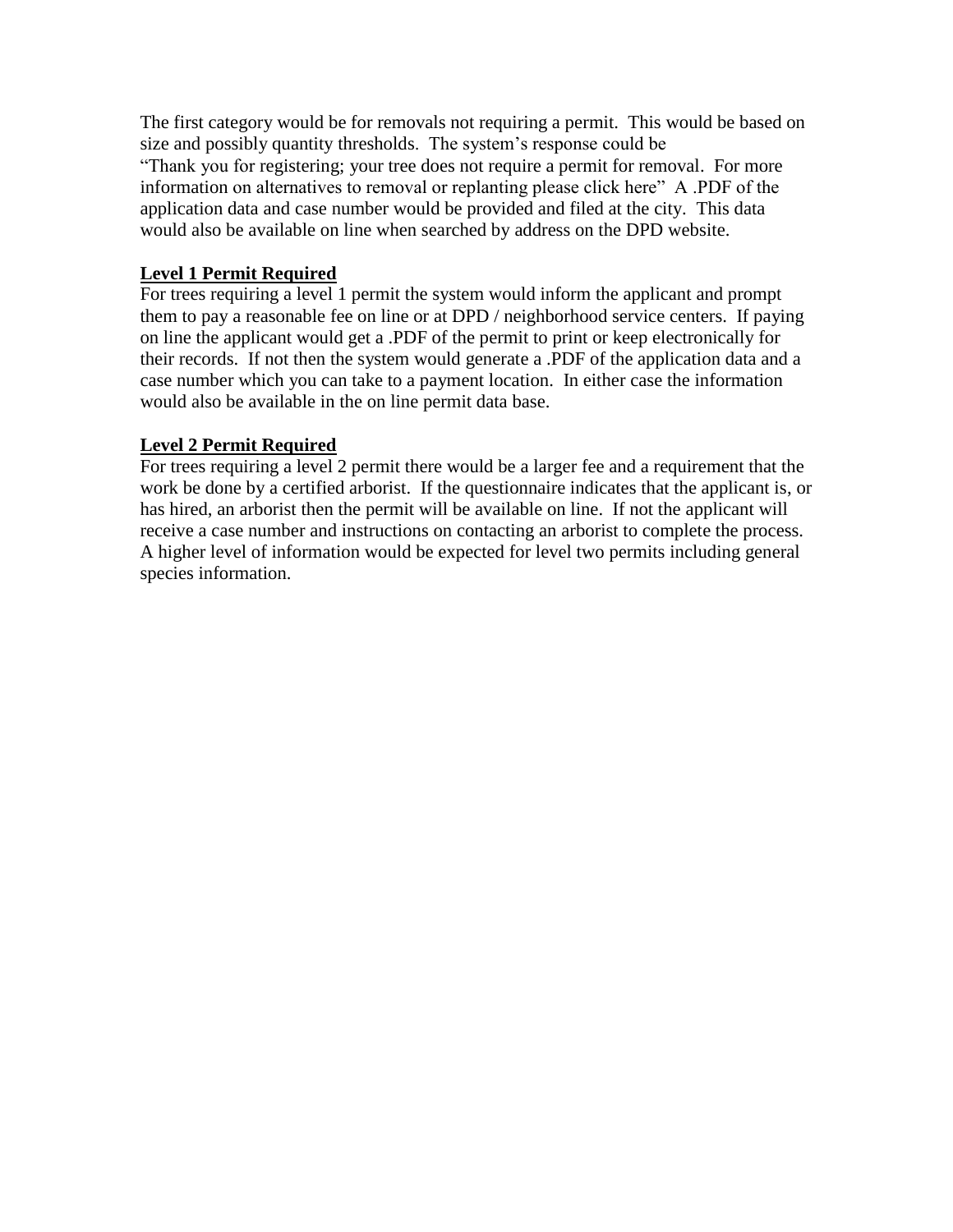#### **Apendix A:**

Examples of questions the interface could ask of someone applying for a permit:

#### **Name and address of applicant**

#### **Preferred contact method and info**

#### **Address of removal**

### **Applicant Relationship to Property (multiple choice)**

- **1) The Property Owner or Manager**
- **2) A Renter of the property (note: if this is selected the permit should then require consent from the owner)**
- **3) A Certified Arborist hired to remove the tree (enter Seattle business license number)**
- **4) A licensed contractor hired to remove the tree (enter Seattle business license number)**
- **5) Other (please specify)**

*At this point the system should have enough information to understand parcel zoning and size, applicant qualifications, and to check for current development permits. The following questions or the permit requirements may be informed by this information.*

#### **How many trees do you intend to remove from the property?**

**For each tree you intend to remove please answer the following questions:**

#### **Is this tree**

- **1) Deciduous (broad leafed)**
- **2) Conifer (needle leafed)**

Make icons available to help choose

### **What is the approximate diameter of the tree trunk at 42" above the ground?**

- 1)  $< 6$ "
- **2) 6"-12"**
- **3) 12"-18"**
- **4) 18"-24"**
- **5) > 24"**

Provide a help button with information on measuring and guidelines for multi-stem trees.

### **What is the tree Species?**

Provide a List common species with images to choose from and also a not sure option.

### **Where is this tree located on the property?**

- **1) Rear yard**
- **2) Side Yard**